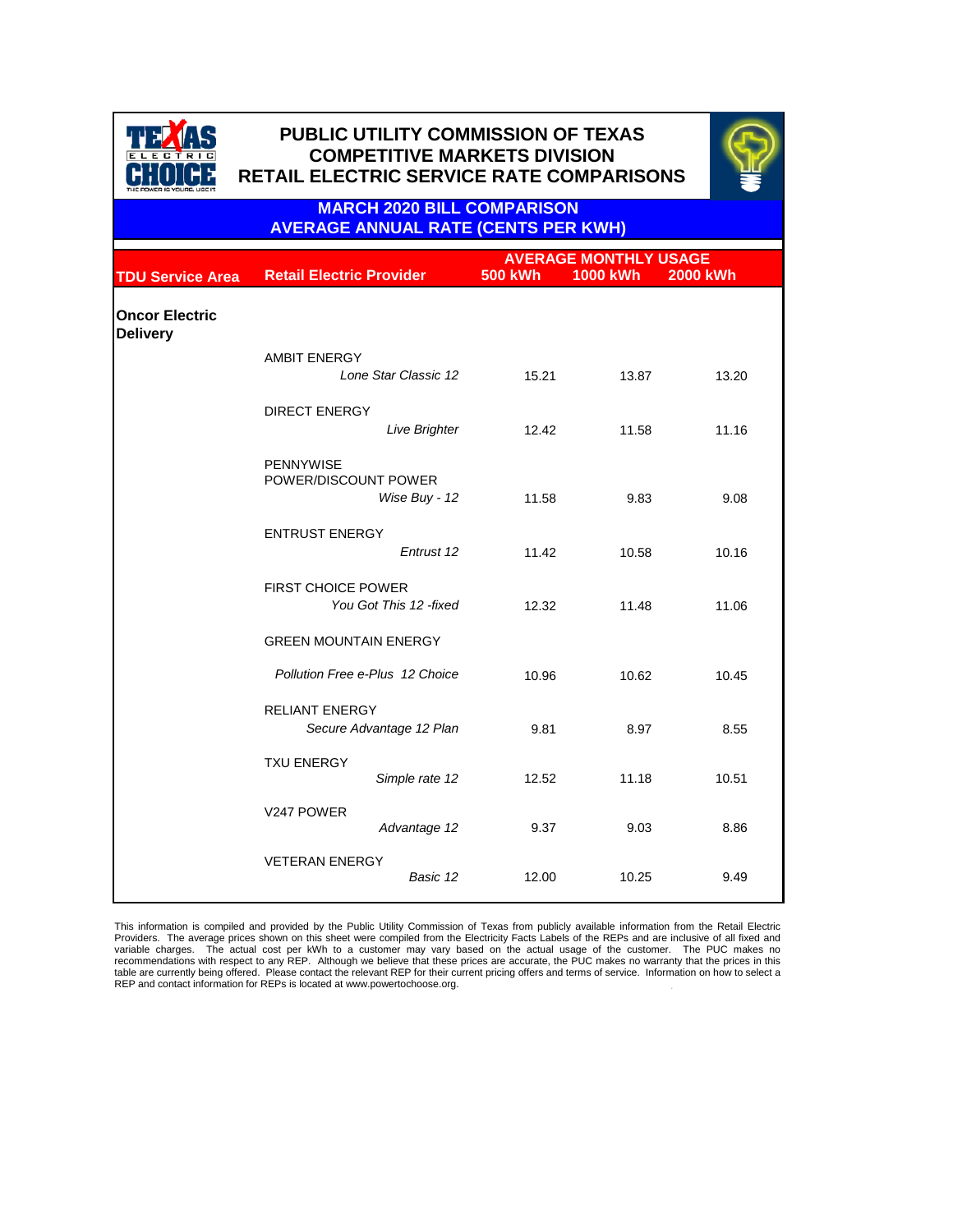



### **MARCH 2020 BILL COMPARISON AVERAGE ANNUAL RATE (CENTS PER KWH)**

| <b>TDU Service Area</b>                              | <b>Retail Electric Provider</b>                                 | <b>AVERAGE MONTHLY USAGE</b><br><b>500 kWh</b><br><b>1000 kWh</b><br><b>2000 kWh</b> |       |       |
|------------------------------------------------------|-----------------------------------------------------------------|--------------------------------------------------------------------------------------|-------|-------|
|                                                      |                                                                 |                                                                                      |       |       |
| <b>CenterPoint Energy</b><br><b>Houston Electric</b> |                                                                 |                                                                                      |       |       |
|                                                      | <b>AMBIT ENERGY</b><br>Lone Star Classic 12                     | 15.96                                                                                | 14.42 | 13.65 |
|                                                      | <b>DIRECT ENERGY</b><br>Live Brighter 12                        | 13.23                                                                                | 12.19 | 11.67 |
|                                                      | PENNYWISE POWER/DISCOUNT POWER<br>Wise Buy - 12                 | 9.69                                                                                 | 9.15  | 8.87  |
|                                                      | <b>ENTRUST ENERGY</b><br>Entrust 12                             | 12.73                                                                                | 11.69 | 11.17 |
|                                                      | <b>FIRST CHOICE POWER</b><br>You Got This 12                    | 13.13                                                                                | 12.09 | 11.57 |
|                                                      | <b>GREEN MOUNTAIN ENERGY</b><br>Pollution Free e-Plus 12 Choice | 11.63                                                                                | 11.08 | 10.81 |
|                                                      | <b>RELIANT ENERGY</b><br>Secure Advantage 12 Plan               | 10.42                                                                                | 9.37  | 8.85  |
|                                                      | <b>TXU ENERGY</b><br>Simple Rate 12                             | 13.83                                                                                | 12.29 | 11.52 |
|                                                      | V247 POWER<br>Advantage 12                                      | 9.79                                                                                 | 9.24  | 8.97  |
|                                                      | <b>VETERAN ENERGY</b><br>Basic 12                               | 12.95                                                                                | 10.99 | 10.14 |

This information is compiled and provided by the Public Utility Commission of Texas from publicly available information from the Retail Electric Providers. The<br>average prices shown on this sheet were compiled from the Elec cost per kWh to a customer may vary based on the actual usage of the customer. The PUC makes no recommendations with respect to any REP. Although we<br>believe that these prices are accurate, the PUC makes no warranty that th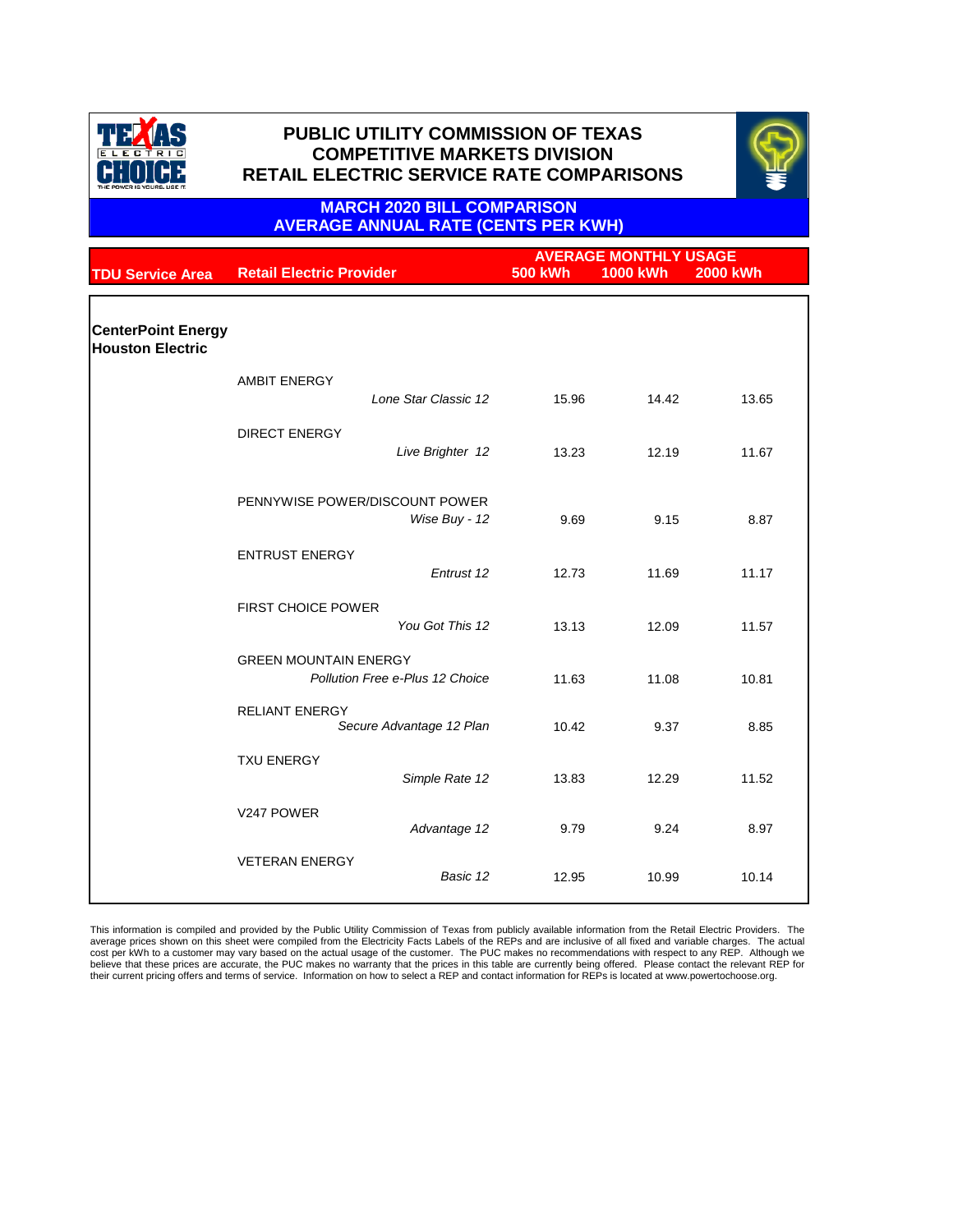



**MARCH 2020 BILL COMPARISON AVERAGE ANNUAL RATE (CENTS PER KWH)**

|                                  |                                                          |                | <b>AVERAGE MONTHLY USAGE</b> |                 |
|----------------------------------|----------------------------------------------------------|----------------|------------------------------|-----------------|
| <b>TDU Service Area</b>          | <b>Retail Electric Provider</b>                          | <b>500 kWh</b> | <b>1000 kWh</b>              | <b>2000 kWh</b> |
|                                  |                                                          |                |                              |                 |
| <b>Texas-New Mexico</b><br>Power |                                                          |                |                              |                 |
|                                  | <b>AMBIT ENERGY</b>                                      |                |                              |                 |
|                                  | Lone Star Select One-Year                                | 16.77          | 14.99                        | 14.10           |
|                                  | <b>DIRECT ENERGY</b>                                     |                |                              |                 |
|                                  | Live Brighter 12                                         | 14.30          | 13.02                        | 12.38           |
|                                  | PENNYWISE POWER /<br><b>DISCOUNT POWER</b>               |                |                              |                 |
|                                  | Wise Buy - 12                                            | 14.10          | 11.98                        | 10.93           |
|                                  | <b>ENTRUST ENERGY</b>                                    |                |                              |                 |
|                                  | Entrust 12                                               | 13.30          | 12.02                        | 11.38           |
|                                  | <b>FIRST CHOICE POWER</b><br>You Got This 12             | 14.20          | 12.92                        | 12.28           |
|                                  | <b>GREEN MOUNTAIN ENERGY</b><br>Pollution Free e-Plus 12 | 12.63          | 11.85                        | 11.45           |
|                                  | <b>RELIANT ENERGY</b><br>Secure Advantage 12 Plan        | 12.08          | 10.79                        | 10.15           |
|                                  | <b>TXU ENERGY</b><br>Simple Rate 12                      | 14.20          | 12.42                        | 11.53           |
|                                  | V247<br>Advantage 12                                     | 13.91          | 12.42                        | 11.68           |
|                                  | <b>VETERAN ENERGY</b><br>Basic 12                        | 14.62          | 12.51                        | 11.45           |

This information is compiled and provided by the Public Utility Commission of Texas from publicly available information from the Retail Electric Providers. The average prices shown on this sheet were compiled from the Electricity Facts Labels of the REPs and are inclusive of all fixed and variable charges. The actual cost per kWh to a customer may vary based on the actual usage of the customer. The PUC makes no recommendations with respect to any REP. Although we believe that these prices are accurate, the PUC makes no warranty that the prices in this table are currently being offered. Please contact the relevant REP for their current pricing offers and terms of service. Information on how to select a REP and contact information for REPs is located at www.powertochoose.org.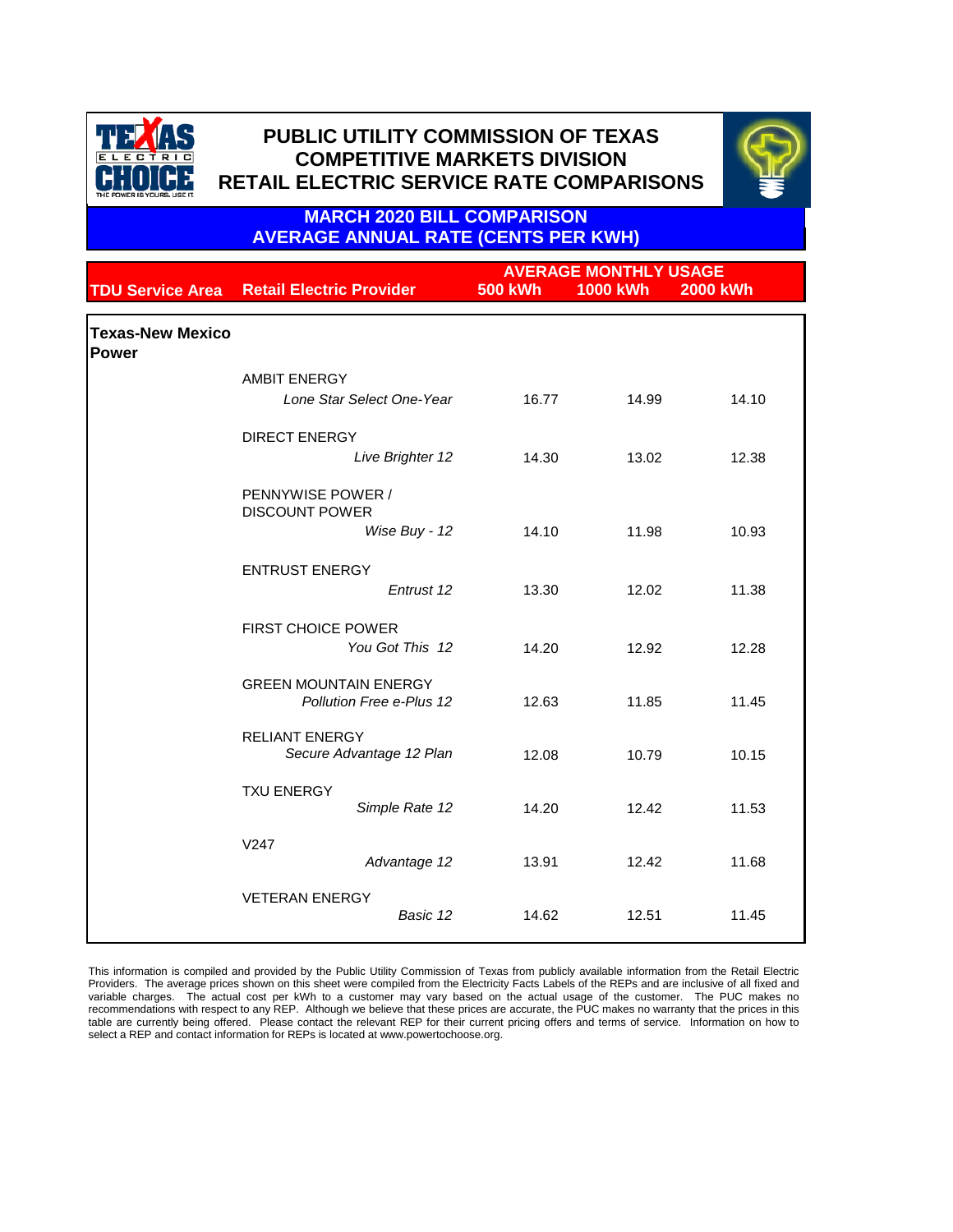



### **MARCH 2020 BILL COMPARISON AVERAGE ANNUAL RATE (CENTS PER KWH)**

|                          | <b>AVERAGE MONTHLY USAGE</b>                      |                |                 |                 |
|--------------------------|---------------------------------------------------|----------------|-----------------|-----------------|
| <b>TDU Service Area</b>  | <b>Retail Electric Provider</b>                   | <b>500 kWh</b> | <b>1000 kWh</b> | <b>2000 kWh</b> |
|                          |                                                   |                |                 |                 |
| <b>AEP Texas Central</b> |                                                   |                |                 |                 |
|                          | <b>AMBIT ENERGY</b>                               |                |                 |                 |
|                          | Lone Star Select One-Year                         | 15.95          | 14.05           | 13.10           |
|                          |                                                   |                |                 |                 |
|                          | CPL RETAIL ENERGY                                 |                |                 |                 |
|                          | <b>Price Protection Plan 12</b>                   | 14.18          | 12.78           | 12.08           |
|                          |                                                   |                |                 |                 |
|                          | <b>DIRECT ENERGY</b>                              |                |                 |                 |
|                          | Live Brighter 12                                  | 14.28          | 12.88           | 12.18           |
|                          | PENNYWISE POWER / DISCOUNT                        |                |                 |                 |
|                          | <b>POWER</b>                                      |                |                 |                 |
|                          | Wise Buy - 12                                     | 11.15          | 10.25           | 9.80            |
|                          |                                                   |                |                 |                 |
|                          | <b>ENTRUST ENERGY</b>                             |                |                 |                 |
|                          | Entrust 12                                        | 13.98          | 12.58           | 11.88           |
|                          | <b>FIRST CHOICE POWER</b>                         |                |                 |                 |
|                          | You Got This 12                                   | 14.18          | 12.78           | 12.08           |
|                          |                                                   |                |                 |                 |
|                          | <b>GREEN MOUNTAIN ENERGY</b>                      |                |                 |                 |
|                          | Pollution Free e-Plus 12                          | 12.90          | 12.00           | 11.55           |
|                          |                                                   |                |                 |                 |
|                          | <b>RELIANT ENERGY</b><br>Secure Advantage 12 Plan | 12.35          | 10.95           | 10.25           |
|                          |                                                   |                |                 |                 |
|                          | <b>TXU ENERGY</b>                                 |                |                 |                 |
|                          | Simple Rate 12                                    | 14.38          | 12.48           | 11.53           |
|                          |                                                   |                |                 |                 |
|                          | V247 Power<br>Advantage 12                        | 14.08          | 12.19           | 11.34           |
|                          |                                                   |                |                 |                 |
|                          | <b>VETERAN ENERGY</b>                             |                |                 |                 |
|                          | Basic 12                                          | 12.47          | 11.57           | 11.12           |
|                          |                                                   |                |                 |                 |
|                          |                                                   |                |                 |                 |

This information is compiled and provided by the Public Utility Commission of Texas from publicly available information from the Retail Electric Providers. The average prices shown on this sheet were compiled from the Electricity Facts Labels of the REPs and are inclusive of all fixed and variable charges.<br>The actual cost per kWh to a customer may vary based on the actual usa contact the relevant REP for their current pricing offers and terms of service. Information on how to select a REP and contact information for REPs is located at www.powertochoose.org.